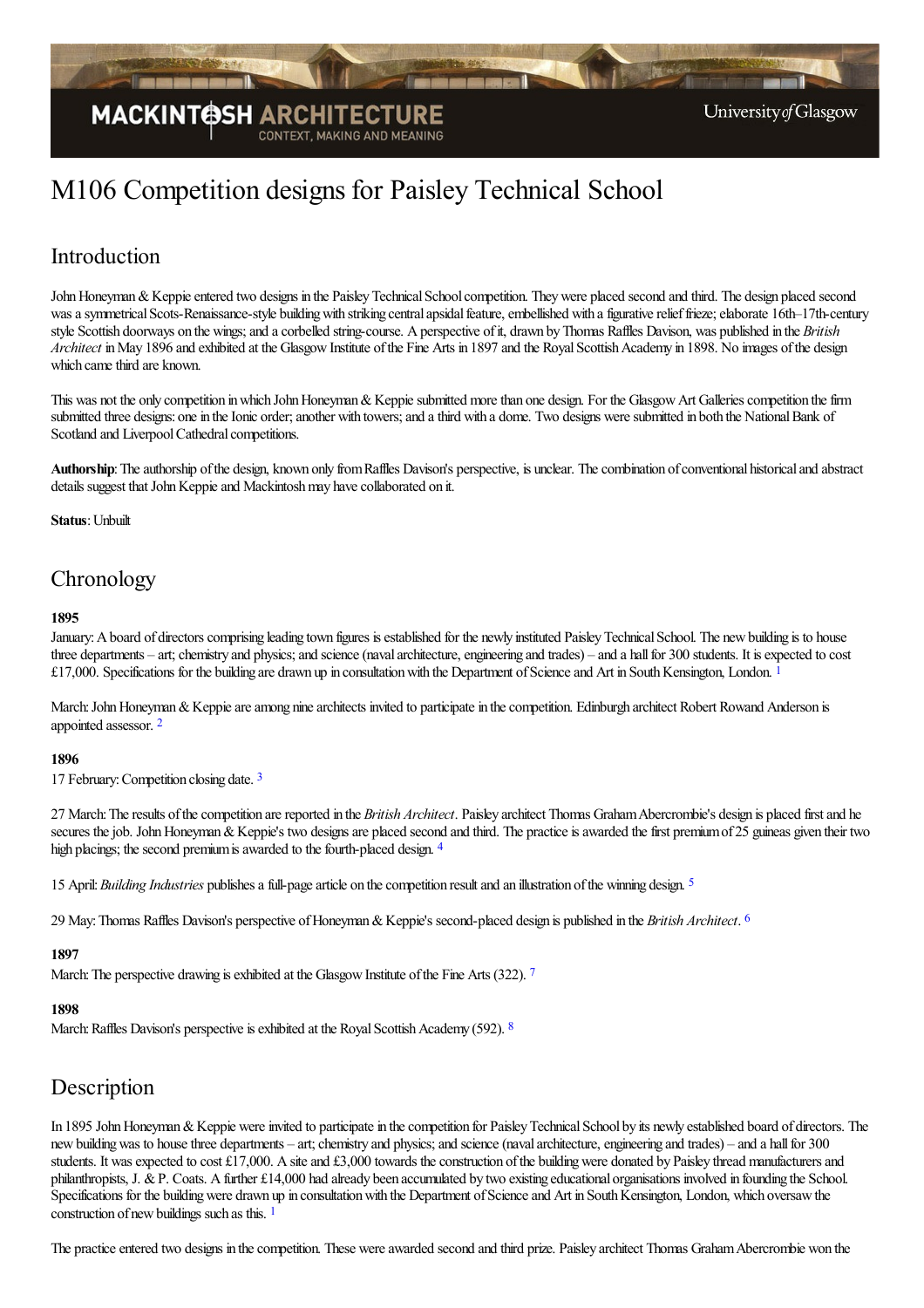<span id="page-1-0"></span>competition and secured the job. <sup>[2](#page-2-9)</sup> His building stands (2012) on George Street, Paisley, just W. of the junction with Storie Street. Honeyman & Keppie's second-placed design was a symmetrical Scots-Renaissance-style building with striking central apsidal feature embellished with a processional figurative relief frieze, elaborate 16th–17th-century style Scottish doorways on the wings and corbelled string-course on the principal elevation. No drawings by the practice oftheir two designs survive. However,a perspective ofthe design placed second was prepared by theeditor ofthe *British Architect*, Thomas Raffles Davison.

<span id="page-1-1"></span>The authorship of the design as evidenced from Raffles Davison's drawing is unclear. The form of the design and the use of conventional historical details, such as the heavy, baroque-inspired open pediment, pinnacles, and columns surrounding the doors on the wings, may suggest Keppie's work, as for example at Anderson's College Medical School. More abstract, apparently functional details may suggest the work of Mackintosh. A similar corbelled shelf-like string-course can be found later in his perspective of the Daily Record Building. <sup>[3](#page-2-10)</sup> A similar treatment of window sills as a deep shelf – here as a continuation on the side elevation of the shelf-like string-course – can be found at the Glasgow Herald building and at Martyrs School, and in his unsuccessful competition design for the the Royal Insurance Company building. A processional frieze can be found on buildings by architects Mackintosh is known to have admired, such as John Belcher and Leonard Stokes, and he appears to have planned a similar frieze for the museum in the Glasgow School of Art. <sup>[4](#page-2-11)</sup> Attenuated columns with broad, flattened cyma-recta profile capitals between the first-floor windows suggest his sensibilities; comparable capital-like projections without columns situated above the frieze can be found above the stair-tower windows at Ruchill Free Church Halls.

<span id="page-1-3"></span><span id="page-1-2"></span>Thomas Raffles Davison's perspective of Honeyman & Keppie's design was published in the *British Architect*. The journal, a keen supporter of the practice, described the design as 'clever and original', and continued, 'one cannot help feeling a little curious to know why the selecting committee did not honour themselves by giving it first place.' [5](#page-2-12)

The following year the perspective drawing was exhibited at the Glasgow Institute of the Fine Arts (322). The *Glasgow Herald* critic praised Raffles Davison's 'beautiful drawing' of Honeyman & Keppie's design, commenting that it 'shows their work at its best'. Like the *British Architect*, the critic was dissatisfied with the result of the competition: 'The design is admirable, and would have formed an important addition to the architecture of the town, though, doubtless such considerations are among the last which appeal to the powers responsible for civic art.'  $\epsilon$ 

<span id="page-1-4"></span>In 1898 Raffles Davison's perspective was exhibited at the Royal Scottish Academy (592). The *Glasgow Herald* critic's only comment on this occasion was that the drawing has been 'noticed elsewhere'. <sup>[7](#page-2-14)</sup> The project was also exhibition by the practice at the Glasgow International Exhibition 1901 (290).

<span id="page-1-5"></span>

### People

#### **Clients:**

• Board of directors of Paisley Technical School

### Job Book

The job books of Honeyman & Keppie (later Honeyman, Keppie & Mackintosh) are now held by The Hunterian, University of Glasgow and include four volumes related to the Mackintosh period. The books were used by the firm to keep a project-by-project, day-by-day record of contractors, suppliers and expenditure. The name of a project and/or client is usually at the top of the left-hand page, followed by information about tradesmen who tendered. The name ofthe measurer (quantity surveyor) is usually at thetop oftheright-hand page, followed by information about payments to contractorsand suppliers. All ofthe data for M106 is entered in the tables below.

Page numbering is not consistent in the job books. Sometimes a single number refers to a double-page spread and sometimes each page is individually numbered. Here, each image of a double-page spread is identified by the number given at the top of the left-hand page. (Images of all of the pages from the four job books can be found at **Browse Job Books**, Visit Book and Cash Book.)

The following information about M106 has been extracted from the job books:

### Documents

## Bibliography

### Published

- EvelynHood, *Forward by Degrees. The University of Paisley 1897–1997*, Paisley:University ofPaisley, 1997, pp. 21–9
- $\bullet$  David Stark, *Charles Rennie Mackintosh and Co.*, Catrine, Ayrshire: Stenlake Publishing, 2004, pp. 194–5
- *British Architect*, 45, 27 March 1896, p. 215; 45, 29 May 1896, p. 380; p. 384; 47, 19 March 1897, p. 201
- *Builder*, 4 April 1896, p. 301